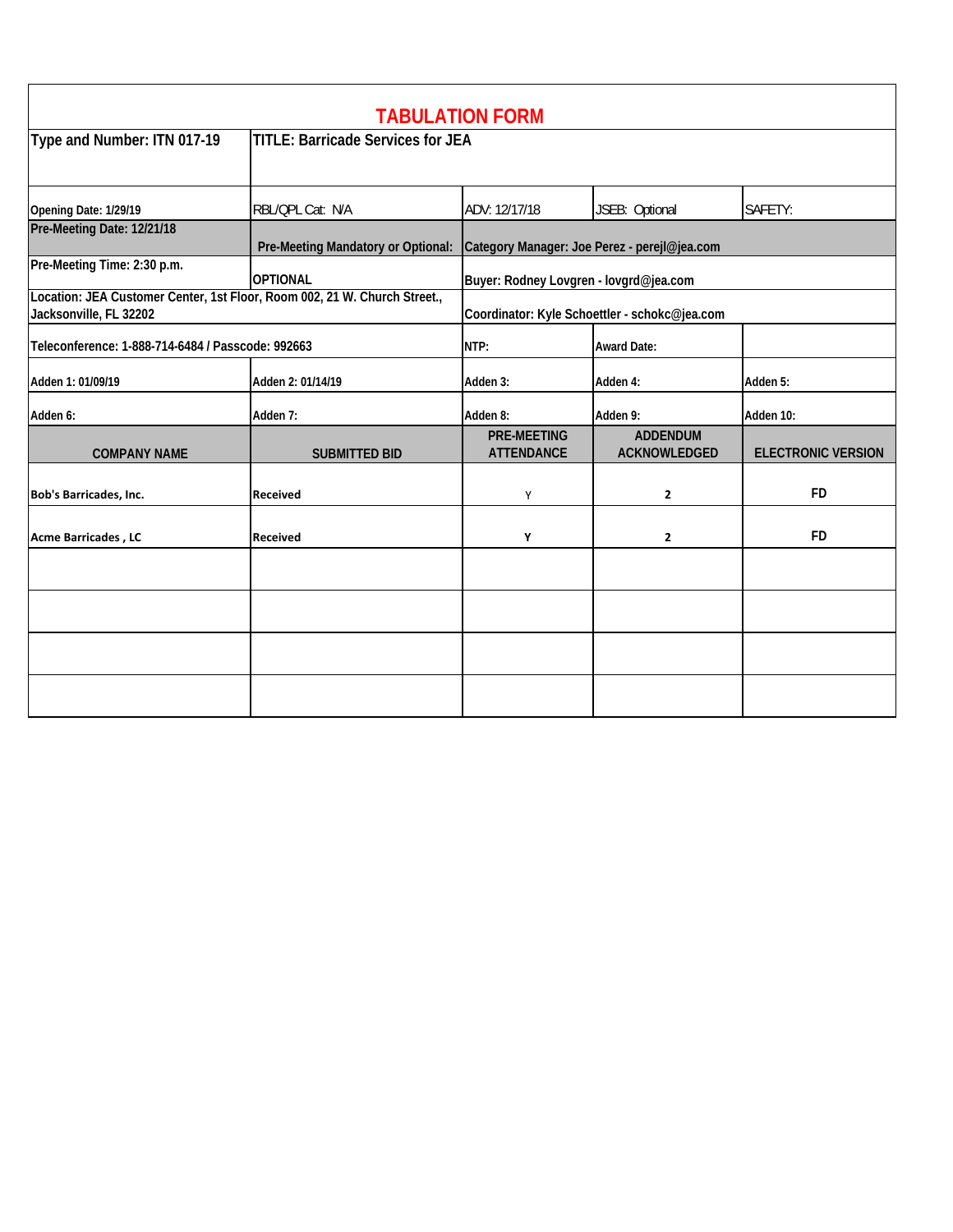|                                                                                                     |                                                      | <b>TABULATION FORM</b>                                                               |                                        |                           |  |
|-----------------------------------------------------------------------------------------------------|------------------------------------------------------|--------------------------------------------------------------------------------------|----------------------------------------|---------------------------|--|
| Type and Number: ITN 018-19                                                                         | <b>TITLE: Electrical General Contractor Services</b> |                                                                                      |                                        |                           |  |
| Opening Date: 1/29/19                                                                               | RBL/QPL Cat: N/A                                     | ADV: 12/3/18                                                                         | JSEB: Optional                         | SAFETY: Yes               |  |
| Pre-Meeting Date: 12/13/18                                                                          |                                                      | Pre-Meeting Mandatory or Optional: Category Manager: Lisa Pleasants - pleall@jea.com |                                        |                           |  |
| Pre-Meeting Time: 9:00 a.m.                                                                         | <b>OPTIONAL</b>                                      | Buyer: Rodney Lovgren - lovgrd@jea.com                                               |                                        |                           |  |
| Location: JEA Customer Center, 1st Floor, Room 002, 21 W. Church Street.,<br>Jacksonville, FL 32202 |                                                      | Coordinator: Larry Guevarra - guevl@jea.com                                          |                                        |                           |  |
| Teleconference: 1-888-714-6484 / Code: 817050                                                       |                                                      | NTP:                                                                                 | <b>Award Date:</b>                     |                           |  |
| Adden 1: 12/20/18                                                                                   | Adden 2: 01/09/19                                    | Adden 3: 1/17/19                                                                     | Adden 4:                               | Adden 5:                  |  |
| Adden 6:                                                                                            | Adden 7:                                             | Adden 8:                                                                             | Adden 9:                               | Adden 10:                 |  |
| <b>COMPANY NAME</b>                                                                                 | <b>SUBMITTED BID</b>                                 | <b>PRE-MEETING</b><br><b>ATTENDANCE</b>                                              | <b>ADDENDUM</b><br><b>ACKNOWLEDGED</b> | <b>ELECTRONIC VERSION</b> |  |
| Premier Communications Group, Inc.                                                                  | <b>Received</b>                                      | Υ                                                                                    | 3                                      | <b>FD</b>                 |  |
| <b>Williams Industrial Services</b>                                                                 | <b>Received</b>                                      | N                                                                                    | 1                                      | <b>FD</b>                 |  |
| <b>White Electrical Construction Co</b>                                                             | <b>Received</b>                                      | N                                                                                    | 3                                      | <b>FD</b>                 |  |
| Cogburn Bros., Inc.                                                                                 | <b>Received</b>                                      | N                                                                                    | 3                                      | <b>FD</b>                 |  |
|                                                                                                     |                                                      |                                                                                      |                                        |                           |  |
|                                                                                                     |                                                      |                                                                                      |                                        |                           |  |
|                                                                                                     |                                                      |                                                                                      |                                        |                           |  |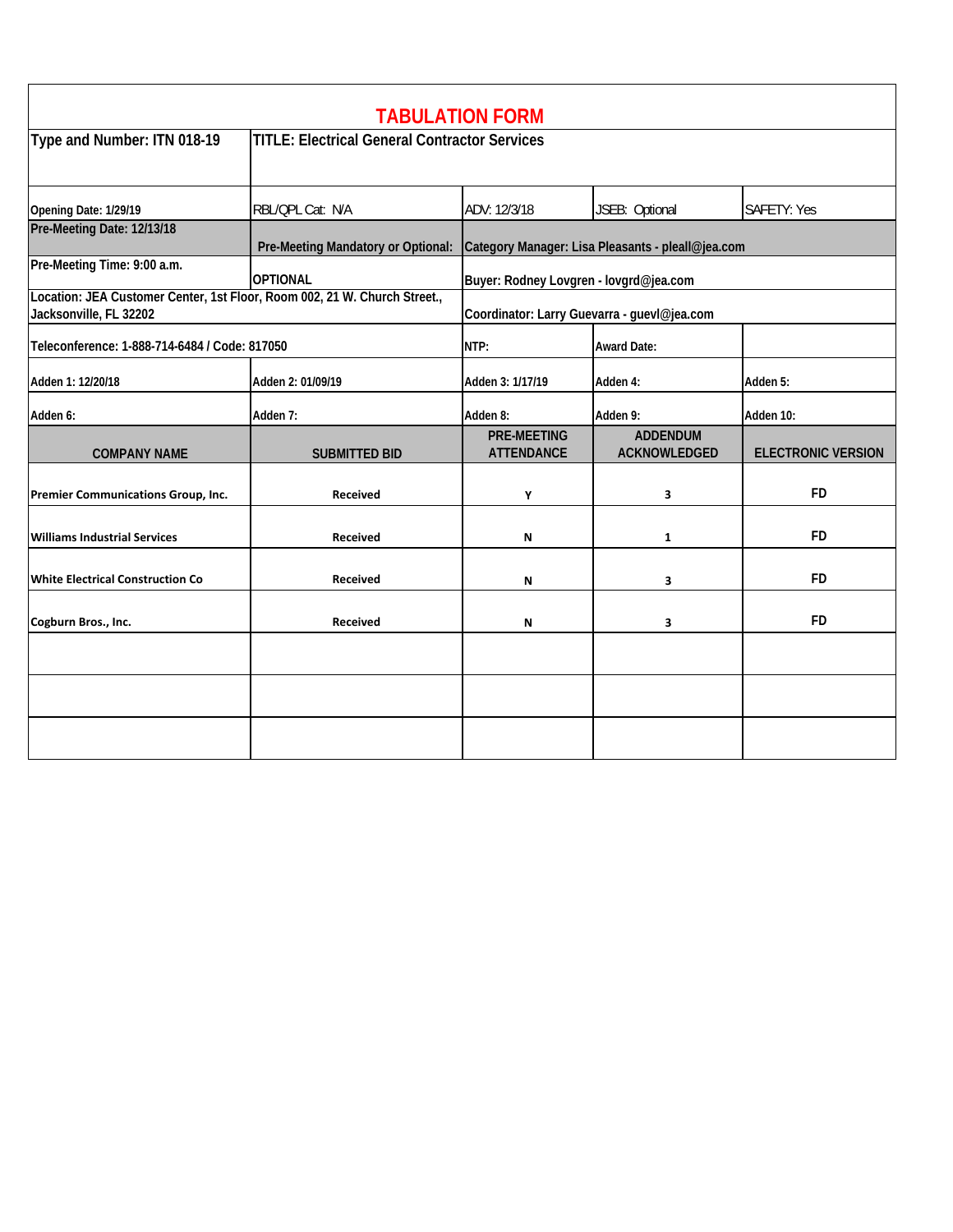| 021-19 IFB                                | <b>TITLE: Construction Services for the Cecil Commerce Center</b><br><b>WTP New Water Storage Reservoir and</b><br><b>High Service Pump Improvements</b> |                       |         |              |                           |                          |  |
|-------------------------------------------|----------------------------------------------------------------------------------------------------------------------------------------------------------|-----------------------|---------|--------------|---------------------------|--------------------------|--|
|                                           | <b>COORDINATOR</b>                                                                                                                                       | <b>BUYER</b>          |         |              |                           |                          |  |
| <b>Allan Boree</b>                        |                                                                                                                                                          | Dan Kruck             |         |              |                           |                          |  |
|                                           | Email: boread@jea.com                                                                                                                                    | Email: krucdr@jea.com |         |              |                           |                          |  |
|                                           | Bid Opening Date: January 29, 2019                                                                                                                       |                       |         |              |                           |                          |  |
| <b>MINIMUM REQUIREMENTS</b>               |                                                                                                                                                          |                       |         |              |                           |                          |  |
| <b>QPL Category: N/A</b>                  |                                                                                                                                                          |                       |         |              |                           |                          |  |
| RPL Category: WP2                         |                                                                                                                                                          |                       |         |              |                           |                          |  |
|                                           | Pre-Bid Type: MANDATORY                                                                                                                                  |                       |         |              |                           |                          |  |
| <b>RECORDED BY:</b>                       |                                                                                                                                                          | <b>Submitted Bid</b>  | Pre-Bid | Addendum(s)  | Redacted Copy<br>Y/N      | Electronic Copy<br>CD/FD |  |
| Sawcross, Inc.                            |                                                                                                                                                          | 3,917,000.00          | Y       | 3            | N                         | <b>FD</b>                |  |
| <b>Williams Industrial Services, LLC</b>  |                                                                                                                                                          | 4,102,544.00          | Y       | 3            | $\mathbf N$               | <b>FD</b>                |  |
| Ortega Industrial Contractors, Inc.       |                                                                                                                                                          | 4,127,740.00          | Y       | $\mathbf{3}$ | $\boldsymbol{\mathsf{N}}$ | <b>FD</b>                |  |
| Petticoat-Schmitt Civil Contractors, Inc. |                                                                                                                                                          | \$4,049,690.00        | Y       | $\mathbf{3}$ | $\boldsymbol{\mathsf{N}}$ | <b>CD</b>                |  |
|                                           |                                                                                                                                                          |                       |         |              |                           |                          |  |
|                                           |                                                                                                                                                          |                       |         |              |                           |                          |  |
|                                           |                                                                                                                                                          |                       |         |              |                           |                          |  |
|                                           |                                                                                                                                                          |                       |         |              |                           |                          |  |
|                                           |                                                                                                                                                          |                       |         |              |                           |                          |  |
|                                           |                                                                                                                                                          |                       |         |              |                           |                          |  |
|                                           |                                                                                                                                                          |                       |         |              |                           |                          |  |
|                                           |                                                                                                                                                          |                       |         |              |                           |                          |  |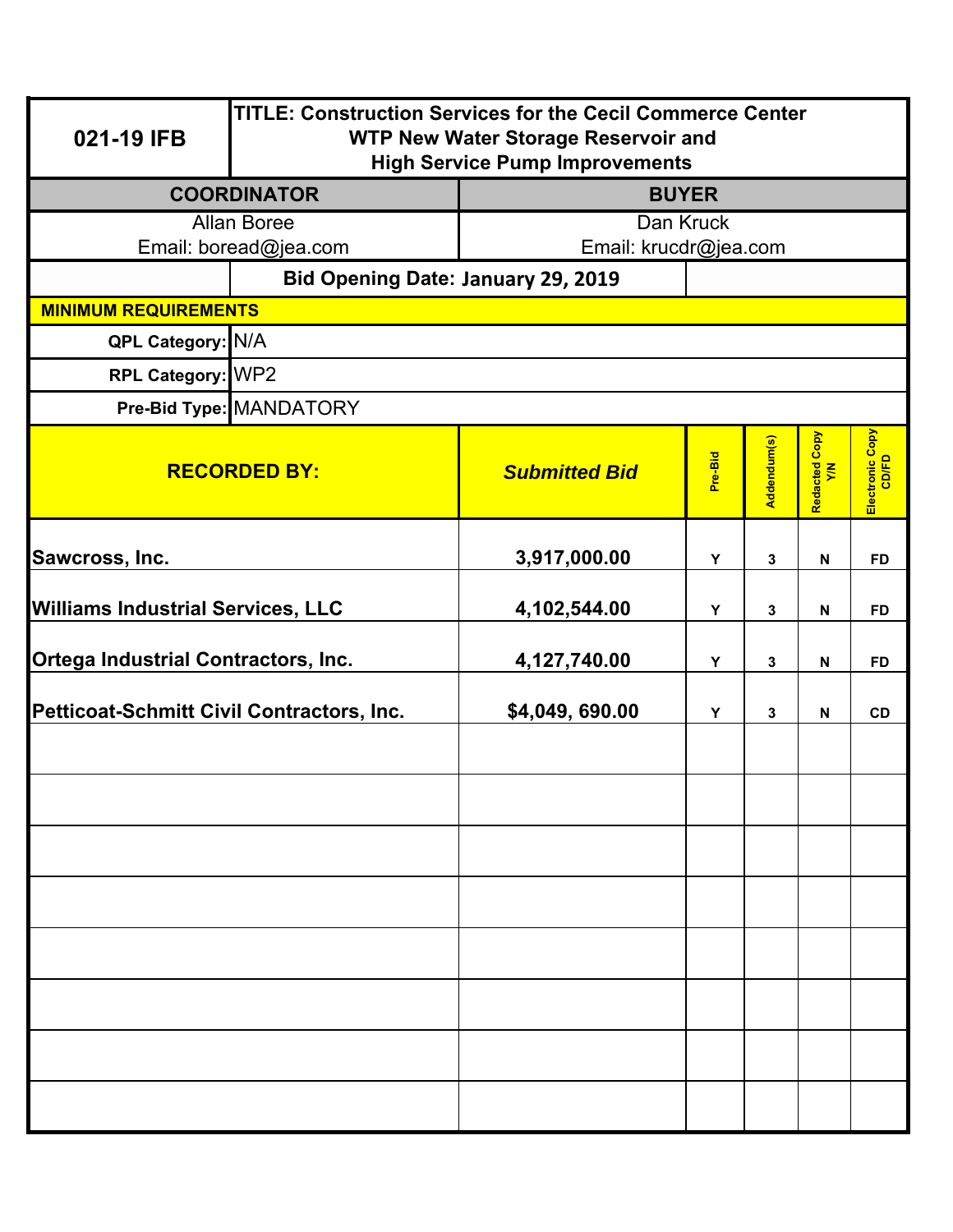| <b>IFB 026-19</b>                                | <b>TITLE: Construction Services for the Nassau Reclaimed</b><br>Water Main - Radio Ave / to Harts Rd |                       |                           |             |                           |                          |  |
|--------------------------------------------------|------------------------------------------------------------------------------------------------------|-----------------------|---------------------------|-------------|---------------------------|--------------------------|--|
|                                                  | <b>COORDINATOR</b><br><b>BUYER</b>                                                                   |                       |                           |             |                           |                          |  |
| Maria Betancur                                   |                                                                                                      | David King            |                           |             |                           |                          |  |
| Email: betama@jea.com                            |                                                                                                      | Email: kinggd@jea.com |                           |             |                           |                          |  |
|                                                  | <b>Bid Opening Date: January 29, 2019</b>                                                            |                       |                           |             |                           |                          |  |
| <b>MINIMUM REQUIREMENTS</b><br>QPL Category: N/A |                                                                                                      |                       |                           |             |                           |                          |  |
| RPL Category: WM2                                |                                                                                                      |                       |                           |             |                           |                          |  |
|                                                  |                                                                                                      |                       |                           |             |                           |                          |  |
| Pre-Bid Type: OPTIONAL                           |                                                                                                      |                       |                           |             |                           |                          |  |
| <b>RECORDED BY:</b>                              |                                                                                                      | <b>Submitted Bid</b>  | Pre-Bid                   | Addendum(s) | Redacted Copy<br>Y/N      | Electronic Copy<br>CD/FD |  |
| <b>United Brothers Development Corp</b>          |                                                                                                      | 3,278,861.60          | N                         | 4           | N                         | <b>CD</b>                |  |
| <b>Callaway Contracting, Inc.</b>                |                                                                                                      | 3,072,477.00          | $\mathsf{N}$              | 4           | $\mathsf{N}$              | <b>FD</b>                |  |
| J. B. Coxwell Contracting, Inc.                  |                                                                                                      | 2,999,999.95          | N                         | 4           | $\mathbf N$               | <b>FD</b>                |  |
| T. G. Utility Company, Inc.                      |                                                                                                      | 2,672,477.00          | Υ                         | 4           | $\boldsymbol{\mathsf{N}}$ | CD                       |  |
| <b>T B Landmark Construction, Inc.</b>           |                                                                                                      | 3,419,303.00          | Υ                         | 4           | N                         | CD                       |  |
| <b>Grimes Utilities, Inc.</b>                    |                                                                                                      | 2,921,978.00          | $\boldsymbol{\mathsf{N}}$ | 4           | $\boldsymbol{\mathsf{N}}$ | <b>FD</b>                |  |
|                                                  |                                                                                                      |                       |                           |             |                           |                          |  |
|                                                  |                                                                                                      |                       |                           |             |                           |                          |  |
|                                                  |                                                                                                      |                       |                           |             |                           |                          |  |
|                                                  |                                                                                                      |                       |                           |             |                           |                          |  |
|                                                  |                                                                                                      |                       |                           |             |                           |                          |  |
|                                                  |                                                                                                      |                       |                           |             |                           |                          |  |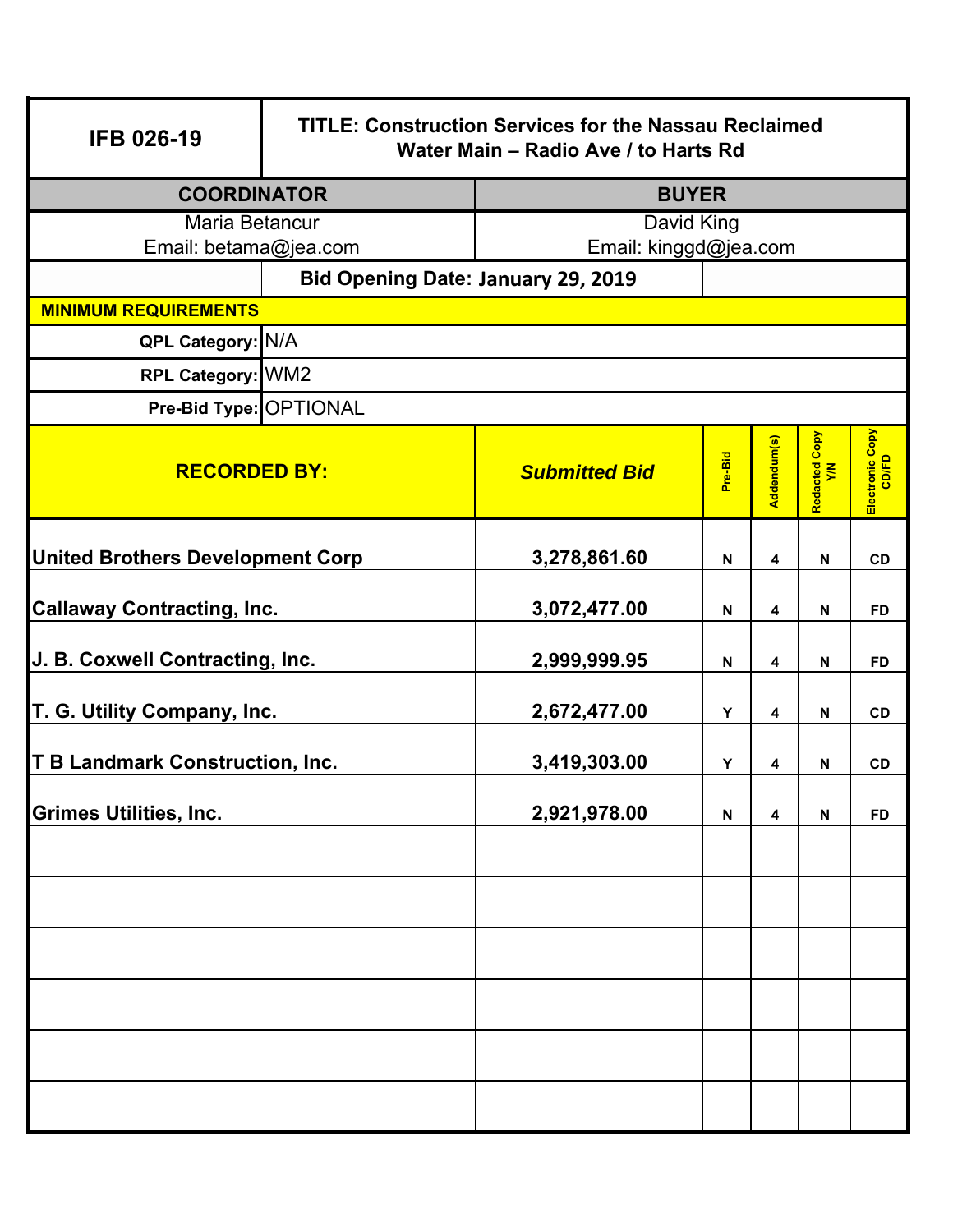| 039-19 RFP                                 | <b>TITLE: Progressive Design-Build Services for the Westside</b><br><b>Service Center (WSSC) Renovation Project</b> |                       |              |              |                           |                          |
|--------------------------------------------|---------------------------------------------------------------------------------------------------------------------|-----------------------|--------------|--------------|---------------------------|--------------------------|
| <b>COORDINATOR</b>                         |                                                                                                                     |                       | <b>BUYER</b> |              |                           |                          |
| Jennifer Stokes                            |                                                                                                                     |                       | Dan Kruck    |              |                           |                          |
| Email: stokjl@jea.com                      |                                                                                                                     | Email: krucdr@jea.com |              |              |                           |                          |
|                                            | Bid Opening Date: January 29, 2019                                                                                  |                       |              |              |                           |                          |
| <b>MINIMUM REQUIREMENTS</b>                |                                                                                                                     |                       |              |              |                           |                          |
| QPL Category: N/A                          |                                                                                                                     |                       |              |              |                           |                          |
| RPL Category: N/A                          |                                                                                                                     |                       |              |              |                           |                          |
|                                            | Pre-Bid Type: MANDATORY                                                                                             |                       |              |              |                           |                          |
| <b>RECORDED BY:</b>                        |                                                                                                                     | <b>Submitted Bid</b>  | Pre-Bid      | Addendum(s)  | Redacted Copy<br>Y/N      | Electronic Copy<br>CD/FD |
| <b>Charles Perry Partners, Inc. (CPPI)</b> |                                                                                                                     | <b>Received</b>       | Y            | 1            | N                         | CD                       |
| <b>Perry-McCall Construction, Inc.</b>     |                                                                                                                     | <b>Received</b>       | Y            | $\mathbf{2}$ | N                         | CD                       |
| <b>ACON Construction Co., Inc.</b>         |                                                                                                                     | <b>Received</b>       | Y            | $\mathbf{2}$ | N                         | <b>CD</b>                |
| <b>Auld &amp; White Constructors, LLC</b>  |                                                                                                                     | <b>Received</b>       | Y            | $\mathbf{2}$ | $\boldsymbol{\mathsf{N}}$ | <b>FD</b>                |
|                                            |                                                                                                                     |                       |              |              |                           |                          |
|                                            |                                                                                                                     |                       |              |              |                           |                          |
|                                            |                                                                                                                     |                       |              |              |                           |                          |
|                                            |                                                                                                                     |                       |              |              |                           |                          |
|                                            |                                                                                                                     |                       |              |              |                           |                          |
|                                            |                                                                                                                     |                       |              |              |                           |                          |
|                                            |                                                                                                                     |                       |              |              |                           |                          |
|                                            |                                                                                                                     |                       |              |              |                           |                          |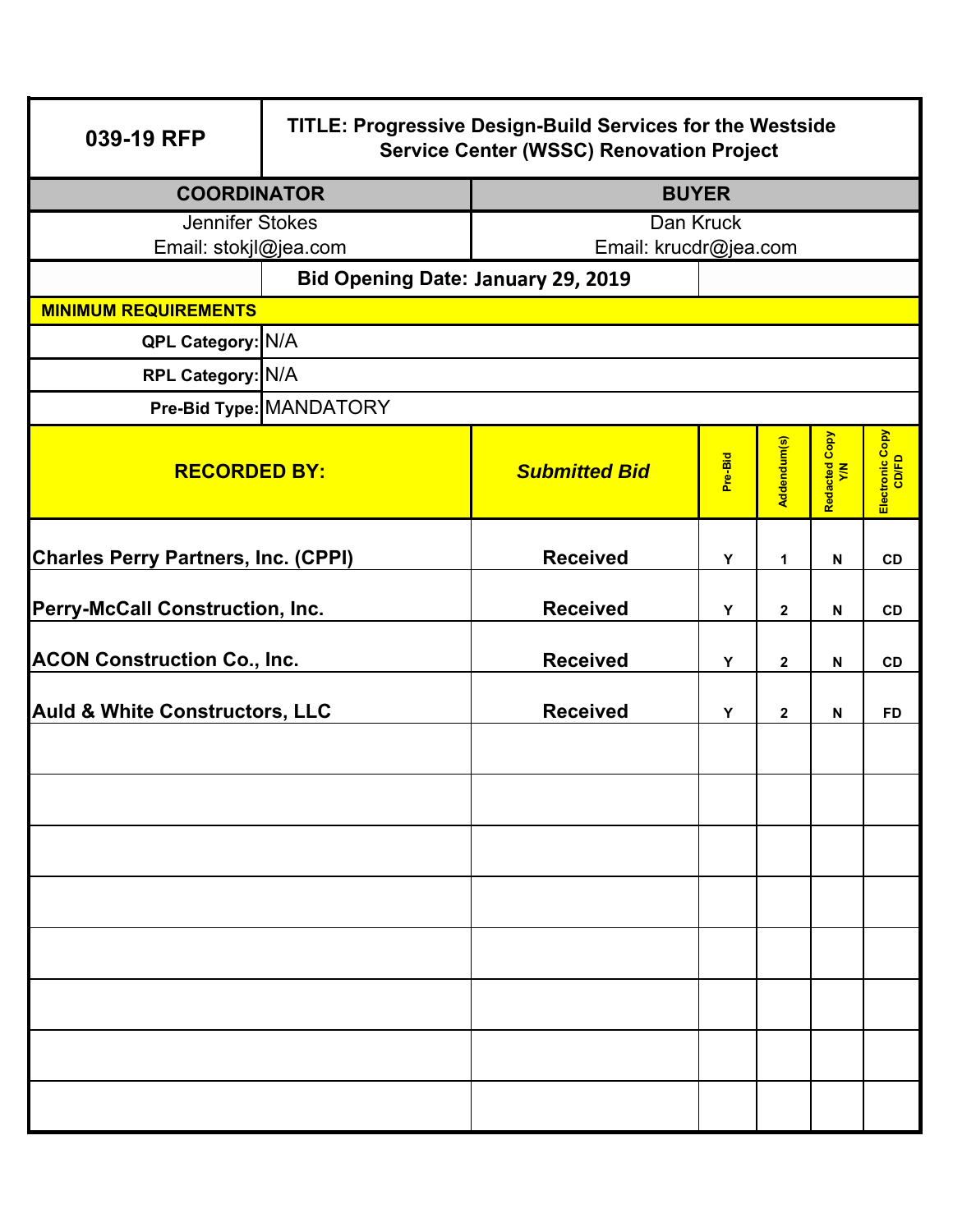|                                                                                                   |                                                  | <b>TABULATION FORM</b>                            |                                        |                           |  |
|---------------------------------------------------------------------------------------------------|--------------------------------------------------|---------------------------------------------------|----------------------------------------|---------------------------|--|
| Type and Number: IFB 052-19                                                                       | <b>TITLE: BBGS Cooling Tower Repair Services</b> |                                                   |                                        |                           |  |
| <b>Opening Date: 01/29/2019</b>                                                                   | RBL/QPL Cat: N/A                                 | ADV:                                              | JSEB: Optional                         | SAFETY: Yes               |  |
| Pre-Meeting Date: 01/18/2019                                                                      | Pre-Meeting Mandatory or Optional:               | Category Manager: Lisa Pleasants - pleall@jea.com |                                        |                           |  |
| Pre-Meeting Time: 1:00 p.m.                                                                       | Mandatory                                        | Buyer: Rodney Lovgren - lovgrd@jea.com            |                                        |                           |  |
| Location: BBGS 15701 Beaver Street West, Jacksonville, FL 32234<br>Project Manager: David Baldwin |                                                  |                                                   |                                        |                           |  |
| 0<br>NTP:<br><b>Award Date:</b>                                                                   |                                                  |                                                   |                                        |                           |  |
| Adden 1: 1/16/19                                                                                  | Adden 2: 1/23/19                                 | Adden 3: 1/25/19                                  | Adden 4:                               | Adden 5:                  |  |
| Adden 6:                                                                                          | Adden 7:                                         | Adden 8:                                          | Adden 9:                               | Adden 10:                 |  |
| <b>COMPANY NAME</b>                                                                               | <b>SUBMITTED BID</b>                             | <b>PRE-MEETING</b><br><b>ATTENDANCE</b>           | <b>ADDENDUM</b><br><b>ACKNOWLEDGED</b> | <b>ELECTRONIC VERSION</b> |  |
| International Cooling Tower USA, Inc.                                                             | \$623,100.00                                     | Υ                                                 | 3                                      | <b>FD</b>                 |  |
| SPX Cooling Technologies, Inc.                                                                    | \$597,876.00                                     | Υ                                                 | 3                                      | <b>FD</b>                 |  |
| <b>Cooling Tower Depot</b>                                                                        | \$576,389.00                                     | Υ                                                 | 3                                      | <b>CD</b>                 |  |
|                                                                                                   |                                                  |                                                   |                                        |                           |  |
|                                                                                                   |                                                  |                                                   |                                        |                           |  |